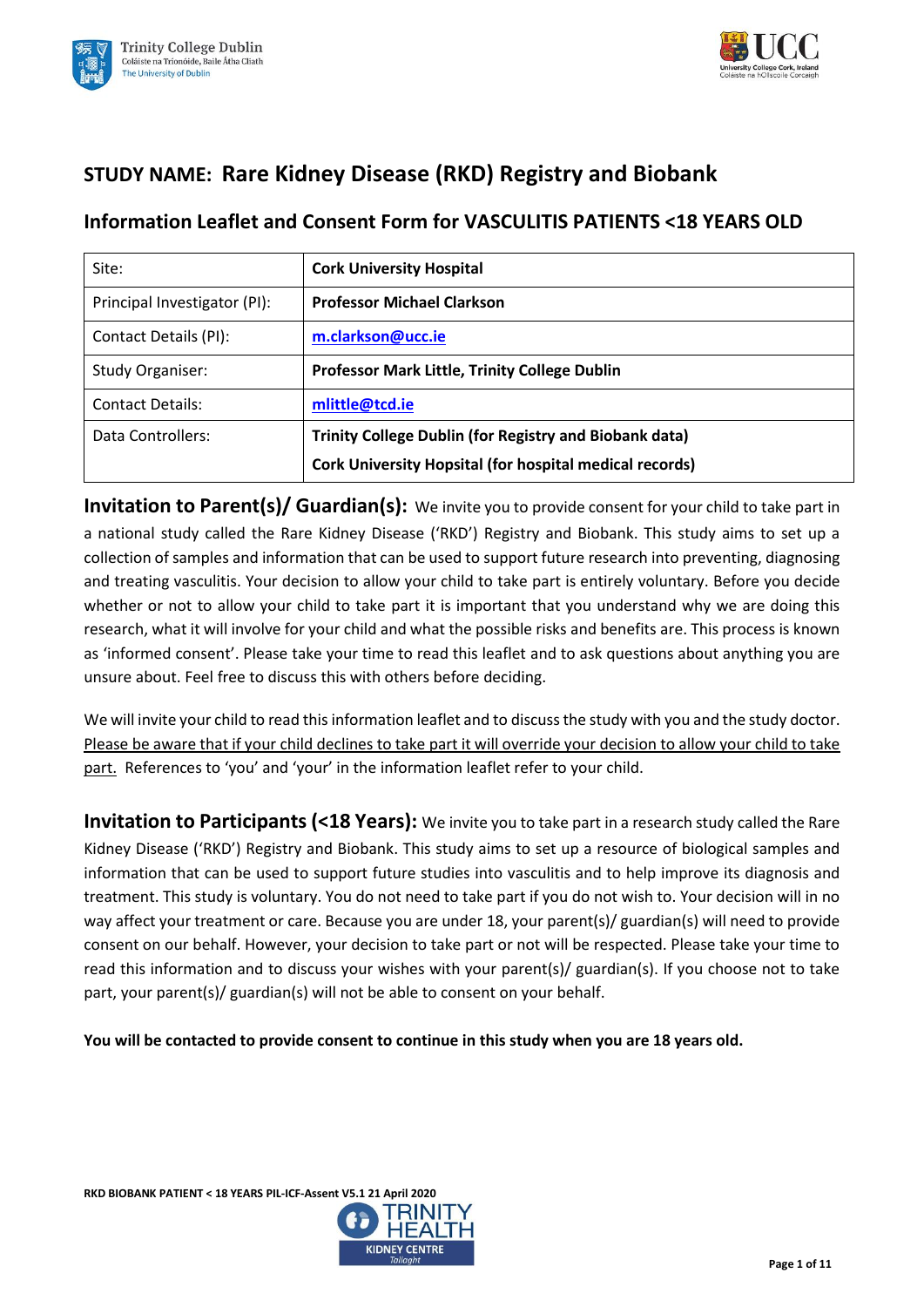

# **PART 1 - THE STUDY**



The purpose of this study is to create a large collection of biological samples (also known as a 'Biobank') and clinical data (also known as a 'Registry') donated by patients which can be used to carry out scientific research. We hope this research will help us to understand more about vasculitis and its causes, and will help develop new tests and treatments.

We will collect clinical information, biological samples and DNA from many people to build up as complete a picture as possible about vasculitis in Ireland. We will:

- 1. Collect and store patient data, including medical history, in a database
- 2. Collect biological samples (blood, urine and DNA) and store these for a long time in a freezer (this sample collection is known as a 'Biobank')

The information and samples that we collect will be shared with researchers (both inside and outside Ireland) to carry out research in the area of vasculitis. This is an on-going study that will collect, store and study samples and data over a long period of time. We will collect samples and data from both people with vasculitis and those without vasculitis ('controls') so that we can look for differences that will tell us more about the condition.

## **Why have I been invited to take part?**

You have been invited because you have a type of vasculitis or related condition. We hope to understand the disease affecting you and others more clearly.

## **Do I have to take part? What happens if I say No? Can I withdraw?**

It is entirely up to you to decide whether or not to take part. Participation in this study is **voluntary**. If you take part, you are still free to withdraw at any time and without giving a reason. A decision not to take part or to withdraw at any time will in no way affect the standard of clinical care you receive.

You don't have to give a reason for not taking part or for opting out. If you wish to withdraw from the study, you can do so by contacting Dr Michael Clarkson; (details below).

## **What will it involve if I decide to take part?**

You will be asked to sign an Informed Consent Form. This will allow us to collect, store and study your samples and data. You will receive a copy of the completed Consent Form and this Patient Information Leaflet. Here is what will happen next:

**1. Blood sample:** We will need up to 40mls (equivalent to about two or three extra tubes) of blood from you at each visit. We are hoping to follow each participant over the lifetime of their disease

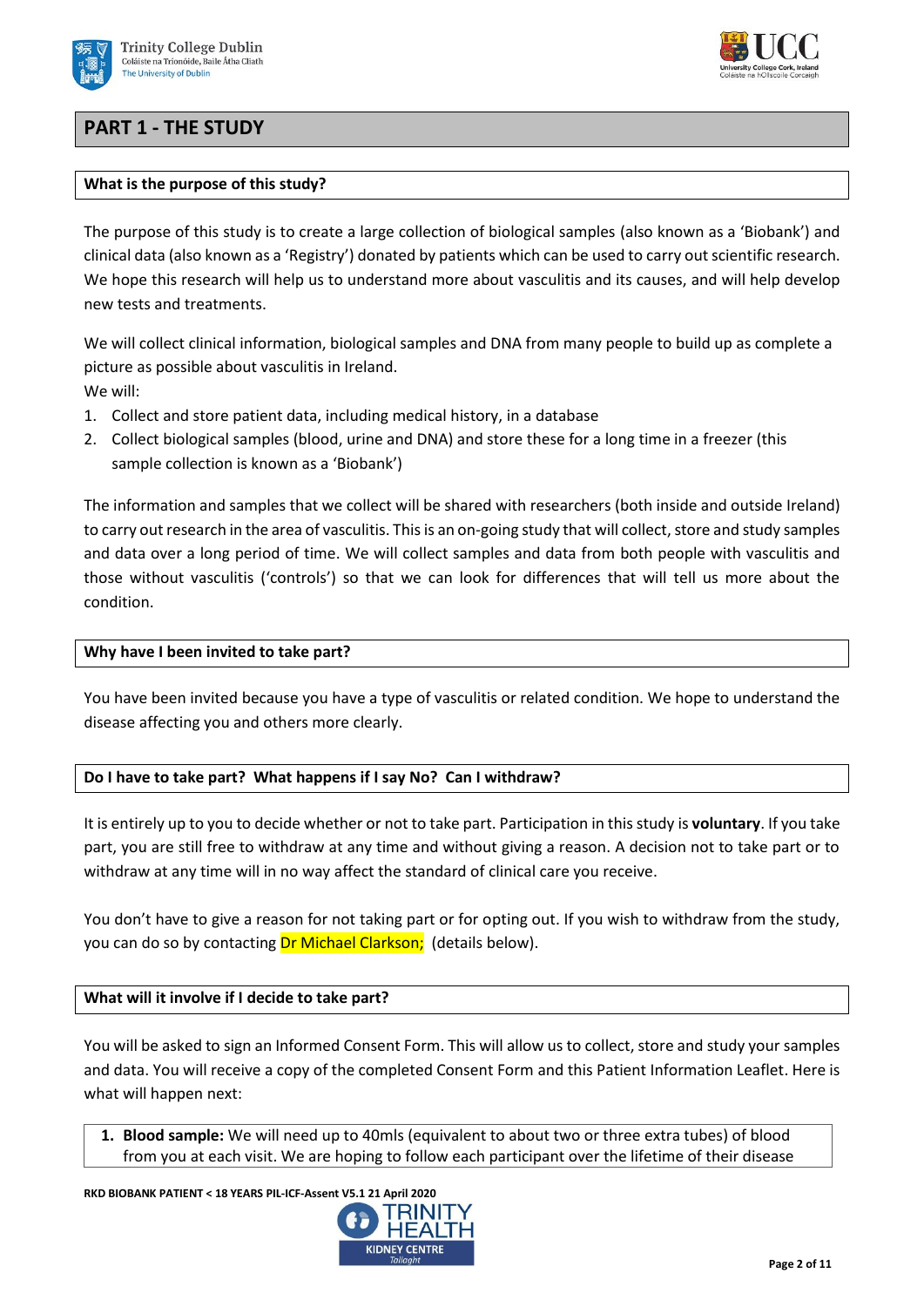



and may need to take an additional research blood sample when you attend routine clinic appointments during your time in the study. The research bloods will usually be collected at the same time as routine blood collection that you would otherwise have.

- **2. Urine sample:** When you come to clinic you generally provide a urine sample. If you take part in this study, we will retain part of this urine sample for research.
- **3. Healthcare Data:** We will collect information about your gender, date of birth, ethnicity, health, medical history and family history as part of this research. We will ask for your consent for your Doctor or a member of the study team to review your hospital medical record in the strictest confidence to collect information for this research. We will continue to update this information as new events happen during the course of your illness.
- **4. DNA:** DNA samples will be extracted from blood and urine samples for research. DNA is the molecule that provides instructions for how cells in our body work. By looking at DNA from people with and without vasculitis we may see differences that are important for diagnosis, treatment or understanding the condition.

**Biopsy samples:** If you are having a biopsy procedure, the tissue will be stored in the hospital pathology department. We ask your permission to use some of this biopsy sample for research. We would access this by asking the hospital pathology department to give a section of the biopsy to us. You will not have to undergo any extra procedures or hospital visits.

# **What will happen to my Samples and Data?**

All samples and data will be given a random study ID number at your hospital in a process called pseudonymisation or "**coding**". This process is intended to mask your identity. All samples and data will be transferred to and stored in the RKD Registry and Biobank using this code instead of your name or hospital number. The link between your study ID code and name will be kept securely by your hospital study Doctor and will not be shared outside of the study team.

Your **coded** samples will be stored in a secure freezer at the Trinity Translational Molecular Institute (TTMI) located at St James's Hospital under the direction of Professor Mark Little. Samples will remain frozen for decades and potentially indefinitely, so that they can be used for future research studies into vasculitis or related diseases. We would like to keep them indefinitely because scientific research is changing and advancing all the time, and we do not yet know what kinds of research questions will arise in the future.

These samples will be used by us and will also be available to other researchers worldwide (including for-profit and industry researchers) to look for biomarkers such as proteins, DNA and RNA that will help us understand more about vasculitis. The only people who will have direct access to the RKD Biobank will be Professor Mark Little and his approved team. **Coded** samples may be sent to external laboratories (commercial and noncommercial laboratories, including laboratories located outside of the EU) for analysis and storage for approved studies.

Your data will be stored on a secure database managed by Trinity College Dublin. Your study team at the hospital and the team managing the RKD Registry and Biobank (under the direction of Professor Little) will have access to your **coded** data on the database.

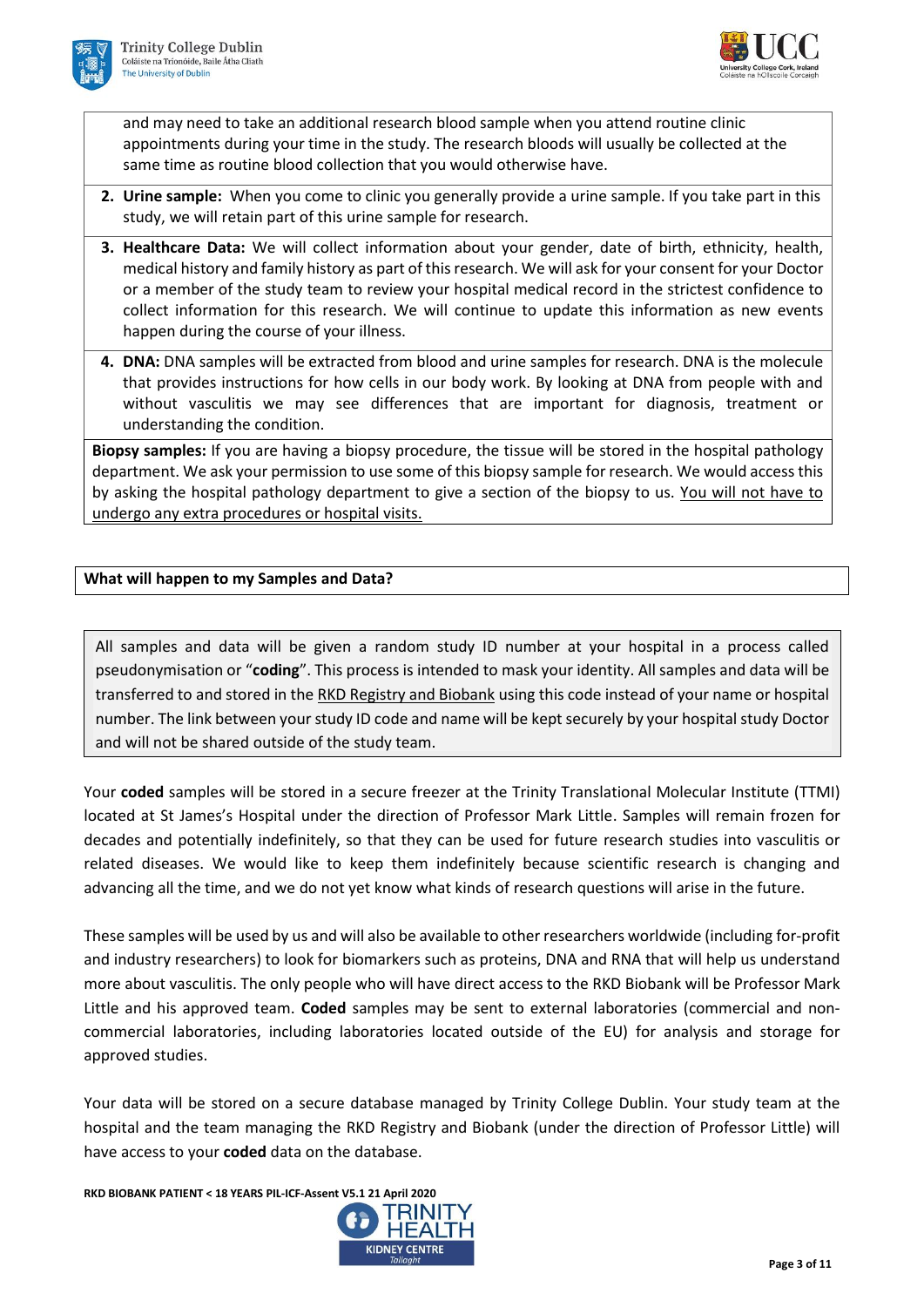



**Sharing of data and samples:** External research organisations (with equivalent data protection standards) can apply to the RKD Registry and Database to use your **coded** samples and data for ethically approved research in the area of vasculitis. These may include national and international hospitals and academic research institutions, and for-profit research or biopharmaceutical companies. It is necessary to share **coded** samples and data in order to maximise the amount we can learn and increase the possibility of making meaningful discoveries.

We recognise the value of the samples and data that you are providing for vasculitis research. For this reason, we make careful decisions about who can receive and use the samples and data. Researchers must submit a detailed application describing the research project. The research must be in the area of vasculitis and of high standard. The RKD Registry and Biobank scientific committee (headed by Professor Little and including two patient representatives) and approving ethics committee will decide if researchers can receive samples and/or data. Researchers will be encouraged to publish their findings so that the wider research community can also benefit from what they have learned.

# **Are there any benefits to taking part in this research?**

Taking part in this study will not directly benefit you. However, research performed with your '**coded**' samples and information may help us to better understand vasculitis, and may result in new tests, drugs or treatment approaches. This is a long-term research project, so the benefits of the research may not be seen for several years. By participating, you are helping to advance science and medicine for future generations.

## **Are there any risks with taking part?**

- **Blood Sample:** The standard risk of providing a blood sample includes bruising and discomfort at the site of puncture. Patients may also, on rare occasions, feel faint. Care will be taken to avoid these risks and we will try to take research sample at the same time as routine blood samples so that no extra needle prick is needed.
- **Health Information (Data):** There is an extremely small risk that a connection to your identity could be made. Great care will be taken to ensure the confidentiality of all data as described in Part 2 and the risk to participants of a breach of confidentiality is considered very low.
- **EXEDENTE:** Genetic Testing: There are some risks to genetic testing. The greatest risk is that genetic testing may reveal that you are not related to one or more of your family members, for example we might discover that your father is not the person you expected him to be. There is also the possibility of social and economic disadvantages. Genetic information shared in the wrong way could affect you and your family, such as if an employer or insurance company was to obtain the information. This is termed 'genetic discrimination'. We will do our utmost to guarantee complete confidentiality, but there is a theoretical risk of this information becoming available to others.

Our genetic testing is focused entirely on the study of the genetics of vasculitis and we do not screen for all genetic disorders. Therefore, it is possible that even if you take part in this study you may still be

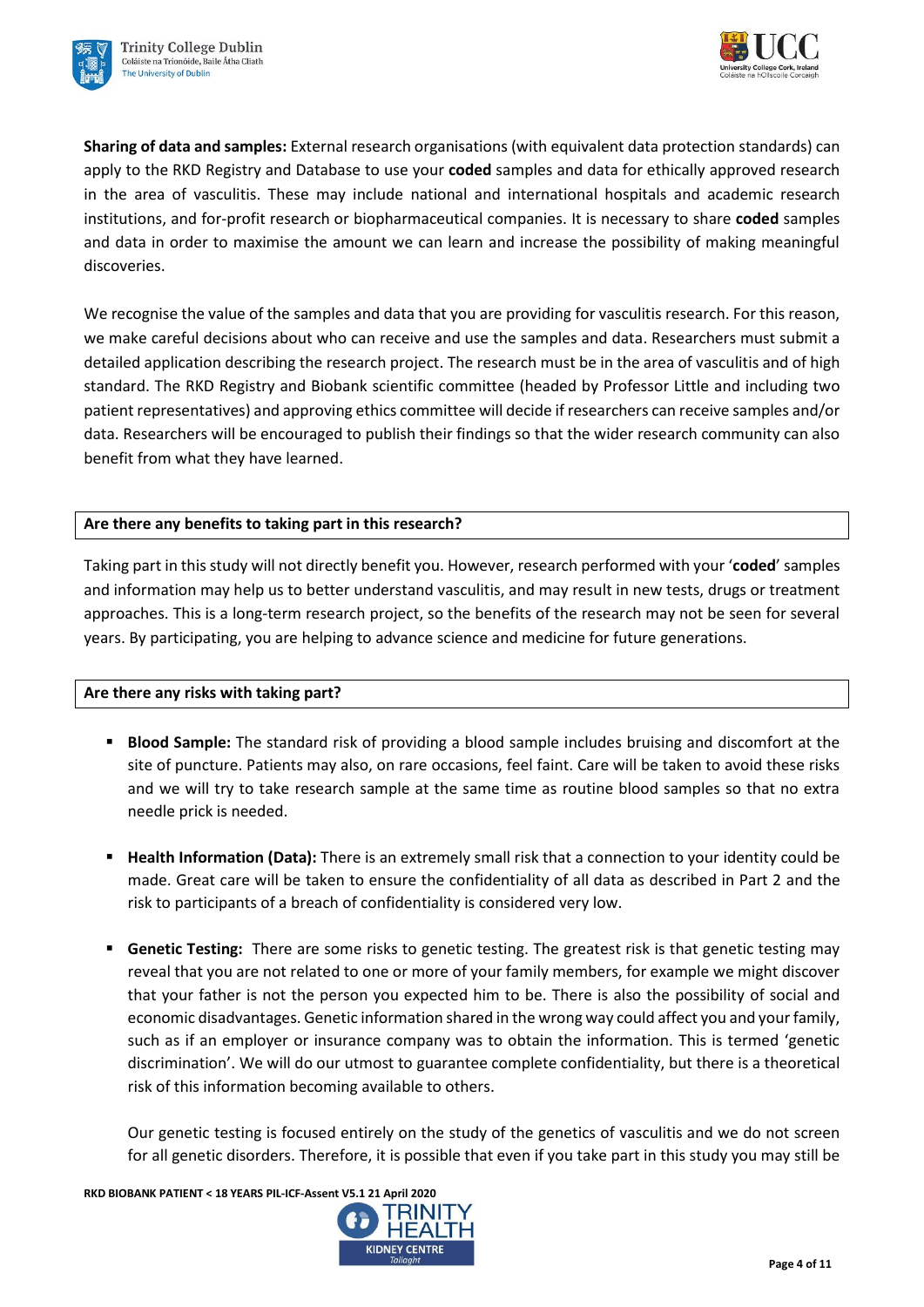



diagnosed with a genetic disorder later. In addition, genetics is an evolving science and new genes that cause disease are being discovered all the time. Even if we do not discover a genetic cause for your condition now, one may still be discovered in the future. It is common that we discover no genetic association with vasculitis or that it takes many years to do so.

## **What happens if something goes wrong when I'm taking part in the study?**

In the unlikely event that you are harmed in any way, the researchers on this study are covered by insurance through the state claims agency clinical indemnity scheme. This insurance will cover you if you are injured as a result of taking part in this study.

## **Will I be told about the research results?**

Unfortunately, it is not practical to notify each person of their individual research results. In addition, research results will not necessarily be approved for clinical use. Research may be carried out years after sample collection and researchers will receive **coded** samples and data that they will not be able to link back to you. However, research results will be published in scientific journals and presented at scientific meetings and conferences (national and international). You can also access information on research of the RKD Registry and Biobank on the following website: [www.tara.tcd.ie.](http://www.tara.tcd.ie/)

## **Genetic Testing Results**

One goal of this study is to understand more about the genetic causes of vasculitis. It is possible that we could also find genetic changes that may cause different health problems unrelated to vasculitis. This information will not automatically be returned to you. Only individuals with vasculitis-associated gene problems will be informed of their genetic results in this study. Family members of affected individuals will not be informed.

As part of the consent process we will ask you to decide whether or not you wished to be informed of genetic results the RKD Registry and Biobank becomes aware of. If you do not wish to be informed of the results, we will not contact you.

If you do wish to be contacted, we will invite you back to a clinical genetics clinic if we find a result. Because we are a research, rather than a clinical lab, we will need to repeat the testing in an authorised clinical lab. No decisions on your clinical care will be made using results from this research study, but data from this study may be used, with your consent, to help guide labs performing your clinical genetic testing, to speed up the process. If your sample is going to be tested clinically you will be asked to consent separately to this, and another blood sample will be drawn. Only when we have the final result from the clinical lab will the result become part of your medical record.

## **What happens if I change my mind?**

You can change your mind at any time by contacting your study Doctor (contact details below). If you choose not to continue to take part, this will not affect your medical care in any way.

If you choose not to take part any more, you will be asked to fill in a withdrawal form. If you wish, you can ask for your samples and/or data stored in the RKD Registry and Biobank to be destroyed. If you request this, we

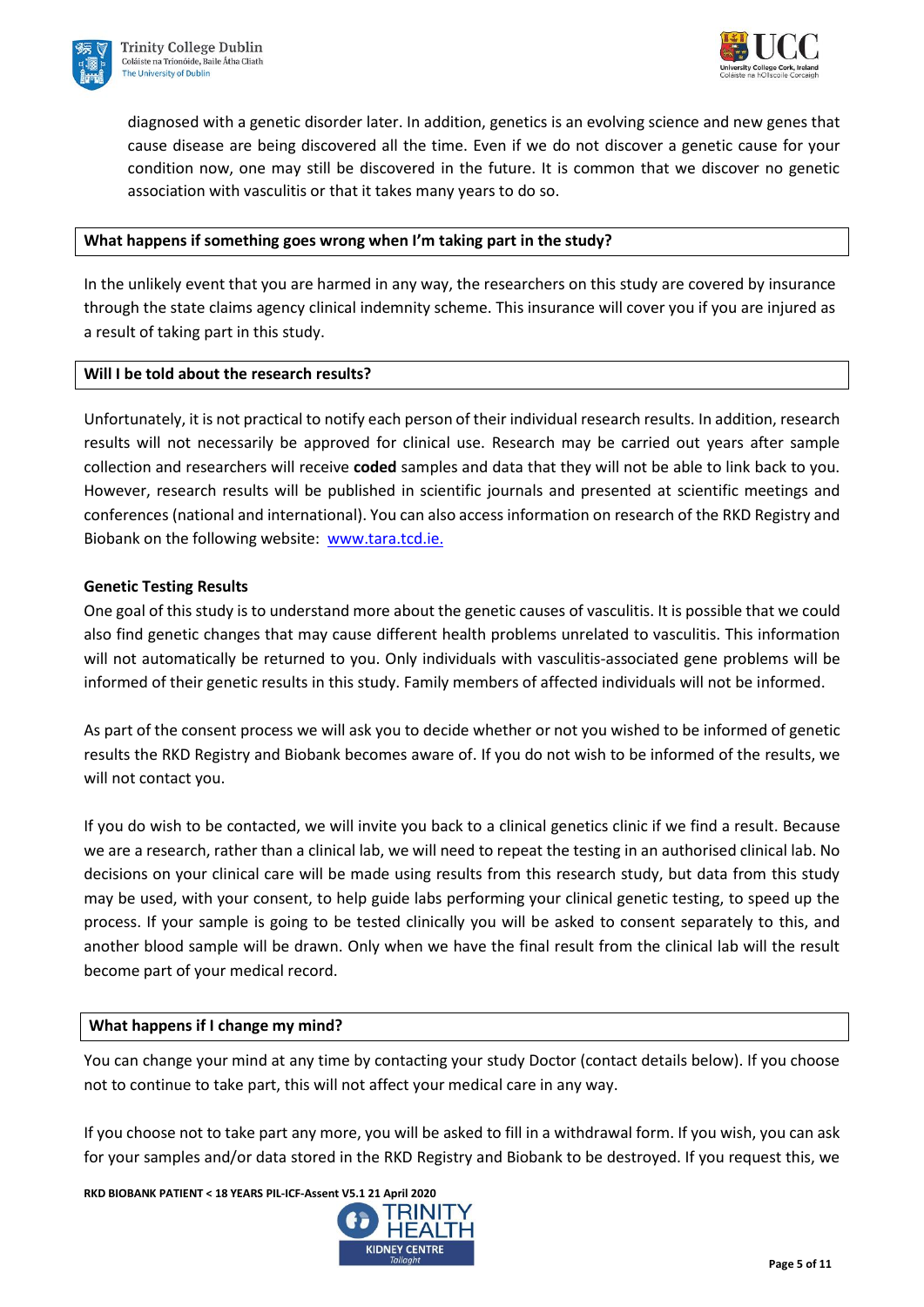



will destroy all samples and data that are still in our possession. We will no longer use or share your samples or data for research from this point onwards. However, it will not be possible to destroy samples and data already used in research studies prior to this time.

# **PART 2 – DATA PROTECTION**

# **What information about me (personal data) will be used?**

The research team at Cork University Hospital will collect information on your medical history and your health status from your medical records for this study. Throughout your time on this study, the research team at Cork university Hospital will continue to update the information in the RKD Registry as new events happen during the course of your illness.

## **How will my privacy be protected?**

Protecting your privacy is extremely important to us and to your hospital study team. Your data is stored and shared in two different ways:

**Coded data (without your name)** is stored as part of the Registry on a secure, encrypted, password-protected database managed by Trinity College Dublin. Only your study Doctor, their research team and approved members of the RKD Registry and Biobank research team have access to this database. **Coded** information from this database is shared with other researchers.

**Identifiable data (with your name)** is stored at the hospital site. Your study Doctor and the study team will have access to identifiable (named) data, your medical records and information that can link your name to your study code. It is important that the study team at the hospital can link your study code to your clinical records so that you can be followed up throughout the study. They will store these securely in a restricted access location. Access to your medical records is controlled by the hospital. Regulatory authorities and representatives of the RKD Registry and Biobank may require supervised access to your identifiable data at the hospital for the purposes of checking and confirming that the study has been carried out correctly.

## **Sharing of coded data and samples**

All research organisations that receive **coded** samples and data enter into a written agreement with Trinity College Dublin to only use samples and/or data for the approved research, and not to make any attempt to identify you from the information. This agreement is important because some of the research may include genetic analysis, which carries a small risk of being able to identify someone. External research organisations will only ever receive **coded** samples and data.

External research organisations receiving your **coded** samples and data may be located outside of the EEA in countries with less stringent data protection laws to Ireland. To protect your identity, researchers will need to complete an application process and sign a data sharing agreement to protect your privacy to the standards of the European General Data Protection Regulation.

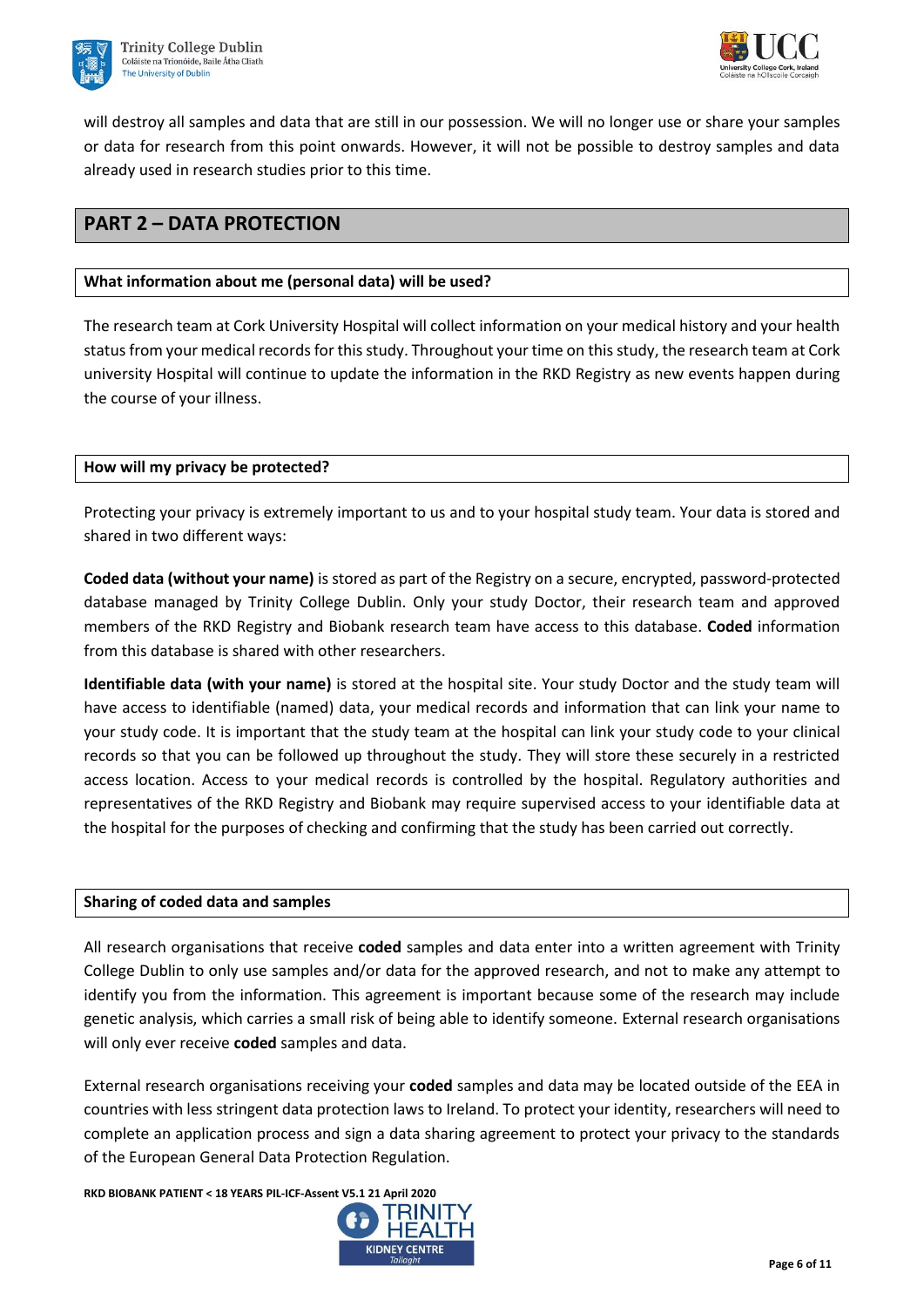



Results of research using the **coded** samples and data will be published in journals and presented at scientific meetings. No identifiable data will be published.

## **Information on Data Protection Laws**

- 1. Under the European General Data Protection Regulation (GDPR), the lawful basis for processing your data in this study is for scientific research (Article 9(2) (j)) in the public interest (Article 6(1)(e)).
- 2. Under GDPR, you can exercise the following rights in relation to your personal data, unless the request would make it impossible or very difficult to conduct the research:
	- a. The right to access to your data and receive a copy of it.
	- b. The right to restrict or object to processing of your data
	- c. The right to object to any further processing of the information we hold about you (except where it is de-identified)
	- d. The right to have inaccurate information about you corrected or deleted
	- e. The right to receive your data in a portable format and to have it transferred to another data controller
	- f. The right to request deletion of your data

You can exercise these rights by contacting your study Doctor.

- 3. A data protection risk assessment has been completed, taking into consideration the data security and data privacy measures (including use of **coded** data), and the study is considered low risk.
- 4. Under GDPR, if you are not satisfied with how your data is being used, you have the right to lodge a complaint with the Data Protection Commissioner of Ireland or the study Data Protection Officer (contact details below).

# **PART 3 – COSTS, FUNDING and APPROVAL**

# **Who has reviewed this study?**

The Clinical Research Ethics Committee of the Cork Teaching Hospitals has reviewed and approved this study.

## **Who is organising and funding this study?**

The research is being organised by Professor Mark Little of Trinity College Dublin, in collaboration with specialists with an interest in vasculitis in Ireland. No doctor taking part in this study is getting paid extra for including you in the study. Funding for the study comes from Science Foundation Ireland, Irish Kidney Association, Meath Foundation, Health Research Board and Trinity College Dublin.

In some cases, we will charge a small administration fee to external research organisations to cover costs of running the RKD Registry and Biobank.

#### **Is there any payment for taking part?**

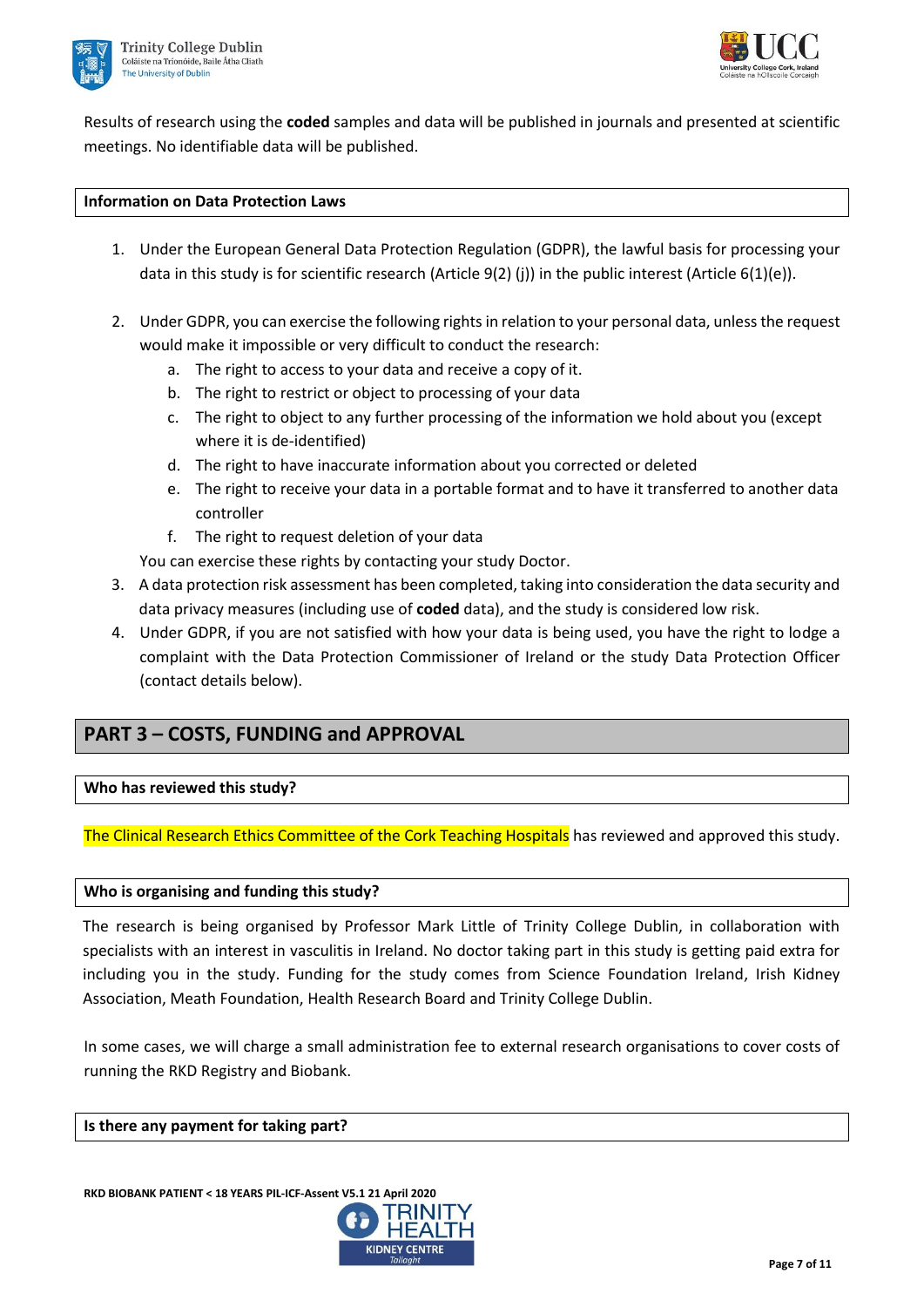



No, we are not paying patients to take part in the study. However, you may be reimbursed for travel expenses if you need to make any visits that you would not normally have made as part of your routine clinical care.

# **PART 4 – FURTHER INFORMATION/ CONTACT DETAILS**

For further information or queries, you can contact:

Study Doctor (Principal Investigator): Dr Michael Clarkson on +353-21-494-1332 o[r m.clarkson@ucc.ie](file://///nas.ucc.ie/Groups/CRFCQuality/Regulatory%20and%20Ethics/RKD%20Clarkson/CREC%20submission%20April%202020/CREC%20Resubmission%2021%20Apirl/m.clarkson@ucc.ie) Study Organiser: Professor Mark Little on +353-1-896-2145 or [mlittle@tcd.ie](mailto:mlittle@tcd.ie)

**Data Protection Queries:** Data Protection Officer of Trinity College Dublin, [dataprotection@tcd.ie](mailto:dataprotection@tcd.ie) or Data Protection Officer, Secretary's Office, Trinity College Dublin, Dublin 2, Ireland.

**If you would like to take part in this study, you will be asked to sign the consent form on the next page. You will be given a copy of this information leaflet and the signed consent form to keep.**

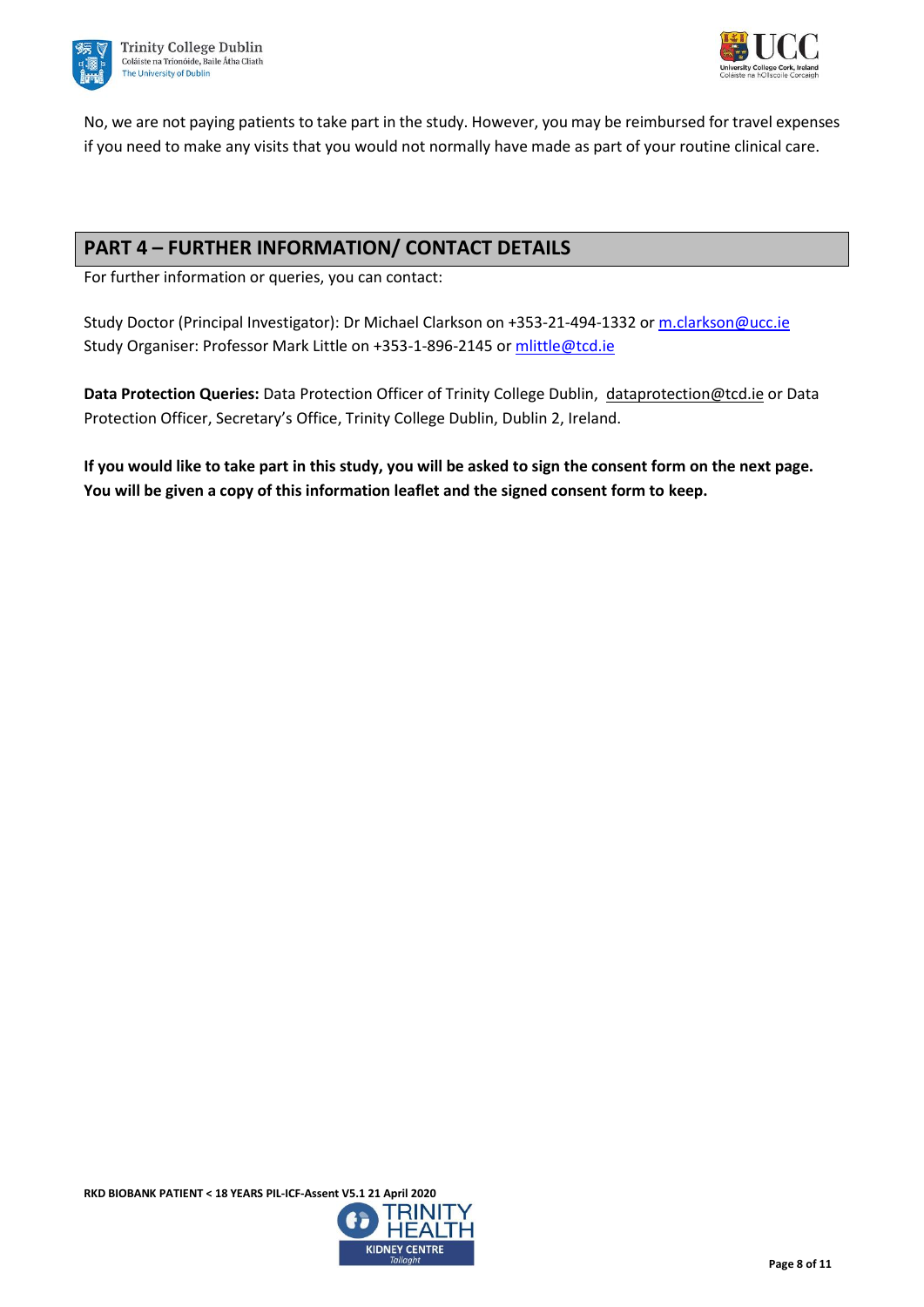



# **STUDY NAME: Rare Kidney Disease (RKD) Registry and Biobank**

**Centre ID: \_\_\_\_\_\_\_\_\_\_**

Patient Identification Number for study:

**INFORMED CONSENT FORM for PARENT(S)/ GUARDIAN (S) of PATIENT <18 YEARS**

| Please initial the box if you agree with the statement. Please feel free to ask questions if there is<br>something you do not understand.                                                                                                                                                                                                                                                             |  |  |
|-------------------------------------------------------------------------------------------------------------------------------------------------------------------------------------------------------------------------------------------------------------------------------------------------------------------------------------------------------------------------------------------------------|--|--|
| I have read and understood the Information Leaflet for this study. The information has<br>been fully explained to me and I have been able to ask questions, all of which have been<br>answered to my satisfaction.                                                                                                                                                                                    |  |  |
| I understand that my child's participation is voluntary, and I can withdraw my child's<br>biological material and data at any time without giving a reason. I understand that opting<br>out will not affect mine or my child's future medical care or legal rights.                                                                                                                                   |  |  |
| I understand that sections of my child's medical notes may be looked at by my Study Doctor<br>and his/ her study team at Cork Hospital. I give permission for these individuals to have<br>access to my child's records. All information will be kept private and confidential.                                                                                                                       |  |  |
| I agree for the entry of my child's clinical data into the registry. I give explicit informed<br>consent to have my child's data processed as part of this research study. I understand<br>that my child's data will be securely coded and stored indefinitely.                                                                                                                                       |  |  |
| I agree to allow my child to provide urine and blood for use in this study as described in<br>the information leaflet. I understand that my child's samples will be securely coded and<br>stored indefinitely. The risk of taking samples has been explained to me.                                                                                                                                   |  |  |
| I agree to allow the RKD Registry and Biobank to access and use my child's previous<br>biopsy or tissue samples (stored by Cork Hospital) for this study.                                                                                                                                                                                                                                             |  |  |
| I give consent for my child's coded biological samples (including DNA samples) to be<br>shared with authorised third parties including; national and international hospitals,<br>academic research institutions and for-profit commercial research or biopharmaceutical<br>companies for the purpose of vasculitis research, including genetic research, as described<br>in this information leaflet. |  |  |
| I give consent for my child's coded data to be shared with academic researchers for future<br>research into vasculitis as described in this information leaflet. I understand that all future<br>research performed on my child's coded data and samples will be approved by a research<br>ethics committee.                                                                                          |  |  |
| I give consent for my child's coded data to be shared with industry researchers for future<br>research into vasculitis as described in this information leaflet. I understand that all future<br>research performed on my child's coded data and samples will be approved by a research<br>ethics committee.                                                                                          |  |  |
| I understand that processing of my child's personal data, including any transfer of data<br>outside of the EU, will be protected in accordance with the General Data Protection<br>Regulation.                                                                                                                                                                                                        |  |  |
| I understand that results from the analysis of my child's samples will not be given to me.                                                                                                                                                                                                                                                                                                            |  |  |

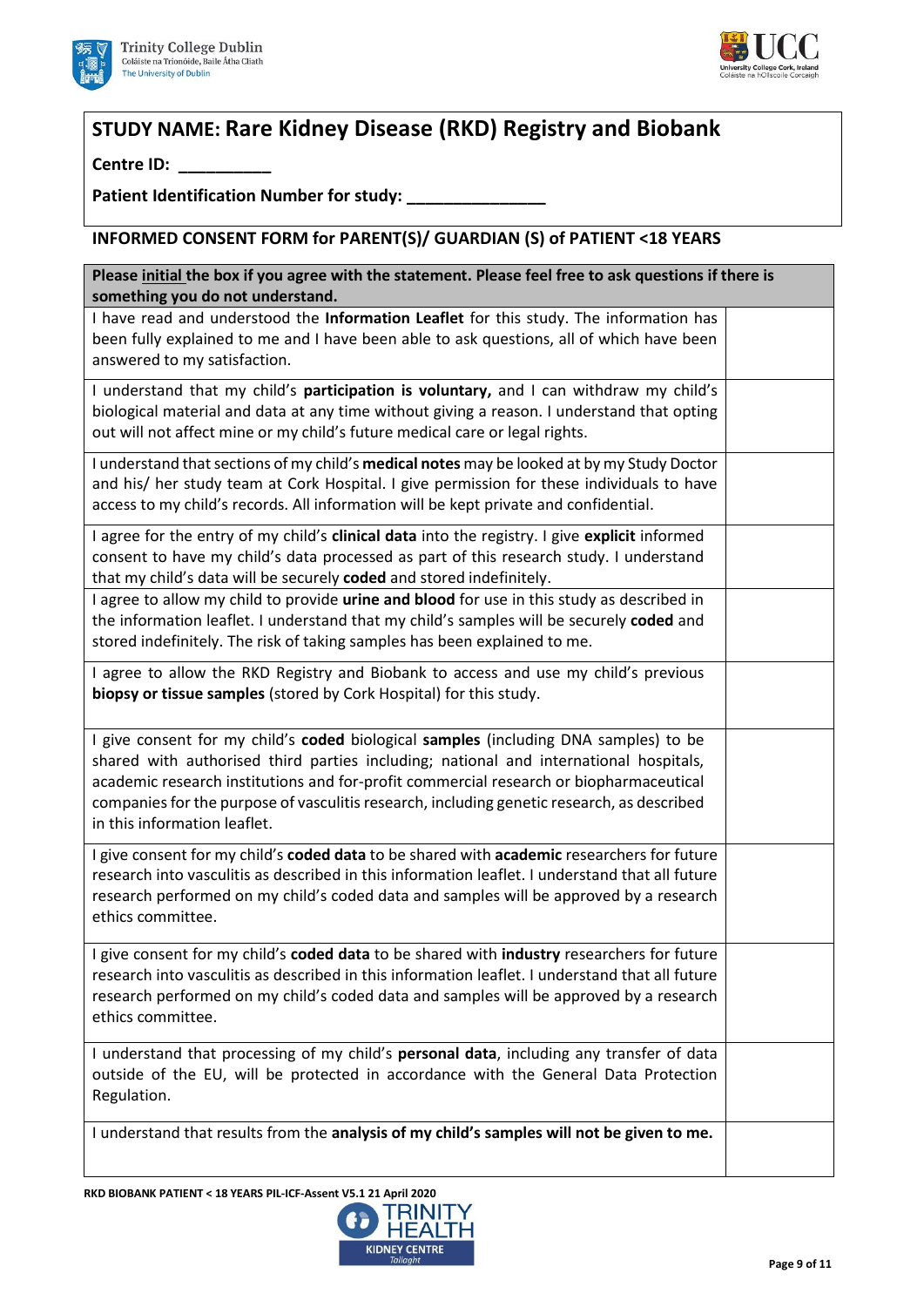



| I understand that there are no direct benefits to my child from participating in this study.<br>I understand that we will not benefit financially if this research leads to the development<br>of a new treatment or medical test.                           |   |   |
|--------------------------------------------------------------------------------------------------------------------------------------------------------------------------------------------------------------------------------------------------------------|---|---|
| I know how to contact the research team if I need to.                                                                                                                                                                                                        |   |   |
| I consent to my child taking part in this research study having been fully informed of the<br>risks, benefits and alternatives.                                                                                                                              |   |   |
| I have been given a copy of the Information Leaflet and this completed consent form for<br>my records.                                                                                                                                                       |   |   |
| I consent to my child's GP being informed of their participation in this study                                                                                                                                                                               |   |   |
| I understand that results related to disorders other than vasculitis will not be returned to<br>me or my child.                                                                                                                                              |   |   |
| The following relates to what you wish us to do if we discover a genetic disorder on genetic<br>testing. If you do wish to be informed, you will need to attend a clinical genetics clinic and<br>have a second blood sample taken to confirm the diagnosis. |   |   |
| <b>Optional:</b> I want to learn about results found about my child related to the vasculitis<br>disorders studied as part of this project.                                                                                                                  | Υ | N |

| Parent/ Guardian Name (printed) | Signature | Date |
|---------------------------------|-----------|------|

--------------------------------------------------------------

Relationship to participant